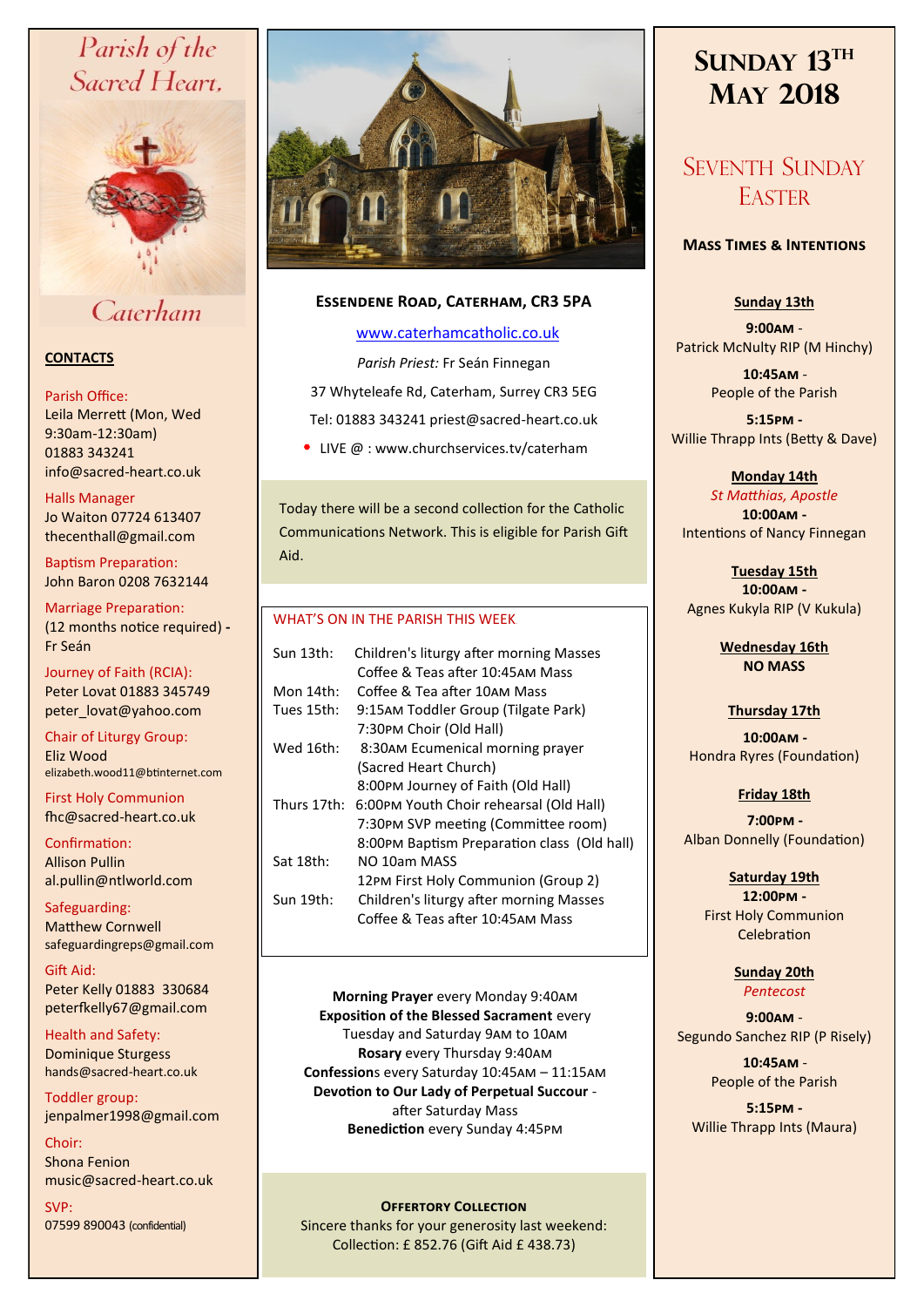One of our parishioners is travelling to Lourdes with the Society of Our Lady of Lourdes, formerly known as the English National Pilgrimage, at the end of May. This is the oldest Lourdes pilgrimage from England, with an emphasis on taking and caring for the sick. If anyone would like their intentions to be handed in at the Grotto there will be a basket placed in the church porch from this weekend.



This week's meeting is about living the Faith:

Using your Faith as a basis for life & community: Outreach, etc.

Every year we invite anyone who would like to learn more about some of the Christian activities of the parish to come along (e.g. SVP, CAFOD, Justice & Peace, etc). Although all our meetings are open to everyone, this could be especially relevant to you.

Join us – and also for our consideration of the readings for next Sunday.

All welcome! 8.00pm Wednesday 16th May, in the Old Hall

#### **S H O R T T E R M A C C O M M O D A T I O N N E E D E D**

If you could help with short term rental accommodation for a young family in/near Godstone please contact Maggie at tencpc@gmail.com

#### **D O U B L E C C L U B**

Well done to the winners of the Double C Club

# April

£70 Father Seán £50 Jennifer Ennis £30 Maribel Chambers

# May £70 Stephen Frith £50 Alison Maxwell £30 Cheryl Daly

If you would like to join this wonderful club, the membership is £24 per year which is less than a cup of coffee from Costa or Marks and Spencer per month. This is a brillant way to raise funds for the parish and execpt for the 3 prize draws every month all money goes the parish, if you would like to join or have any question please contact me Sue on 01883 346399

### **SVP Film Club**

There will be no Film Club this month, since the last Monday of May falls on a Bank Holiday – back to normal in June!

#### **SVP Quiz Night – Friday 15th June at 7.30pm in the Centenary Hall**

Tickets will be on sale after all Masses next Sunday, 20th May. (£10 to include fish and chip supper and homemade dessert) The bar will be open. Why not come along to enjoy a fun evening and support the work of the SVP.

#### **SVP Coffee and Cake Sale – next Sunday, 20th May**

We hope to have an excellent display of homemade cakes for sale next Sunday, after the 9.00am and 10.45am Masses. Cakes can either be enjoyed with a coffee, or taken home for tea! If you can support the cake sale by providing a cake or two, please bring them along before Mass. Your help would be greatly appreciated.

#### **S A C R E D H E A R T T O D D L E R G R O U P**

On Tuesday 15th May, the toddler group will be meeting at Tilgate Park, Tilgate Drive, Crawley, RH10 5PQ. Please feel free to meet us there from 9:45 in the playground. This is an extended session, so please feel free to bring a picnic lunch! If the weather is

bad, we will meet at St Thomas Hall as usual. On Tuesday 10th July, the toddler group will be going on their annual visit to Godstone farm. This is a fantastic day out for a great price - £7.32 for 1 child, 1 adult and a tractor ride!! Booking is essential - please email

'jenpalmer1998@gmail.com' to have your name put onto the list! If you want further information on the toddler group or if you wish to be added onto our facebook page, please email

'jenpalmer1998@gmail.com'

#### **L E T I T B E**

During May, the 'month of Mary', a short film about Mary and how she helps us, will be shown each Monday after Mass at 11.00am, and each Friday after Mass, at about 7.45pm in the Old Hall. This is a series of five films, each one lasting about 25 minutes. A booklet is available to go with the series. All are welcome.

As the overall situation Middle Fast continues deteriorate please rem in your prayers the refu from Mosul living in ou parish in Madaba.

**M A D A B A L I N K**

| in the ו | Tickets for the parish fund-  | available. Last year's 2  |
|----------|-------------------------------|---------------------------|
| to       | raising lunch on June 10th to | lunches were very popular |
| ıember   | aid those in Madaba, are now  | and sold out.             |
| ugees    | on sale.                      | Unable to come? Dona-     |
| ır link  | Adults £12, Children £8. Bar  | tions are very welcome.   |
|          |                               | Mike Wood 348081.         |

#### **G I F T A I D A N N U A L S T A T E M E N T S**

To all Gift Aid donors, your annual statement for your donations in the tax year 2017/18 is ready. All who have agreed to receive their statement by e-mail should have received it. If you have not, or if you would like to receive your statement by e-mail and have not previously indicated so (it saves time and printing costs), please send an e-mail to the Parish Organiser at peterfkelly67@gmail.com or call 01883 330684. The remaining, printed statements will be available for collection at all Masses on Sunday 3rd June. Thank you for your generous support.

Due to a technical problem, some Gift Aiders have been emailed only an incorrect 2018/19 statement, rather than the correct 2017/18 statement. Please check that you have the correct 2017/18 statement and if not, please email the Parish Organiser.

# **S V P**

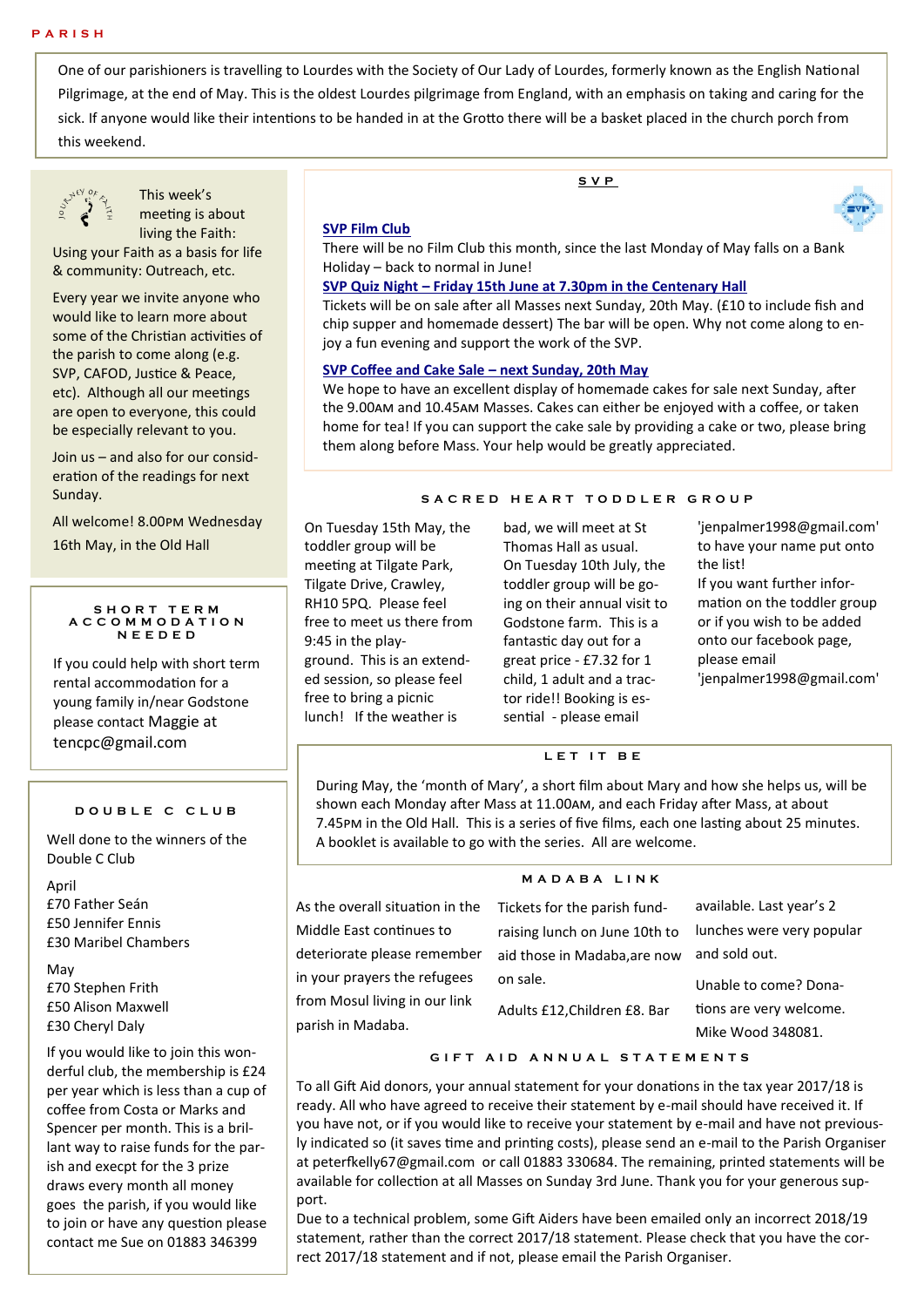### **P L A N T S A L E**

A very big thank you to everyone who made our first Plant Sale such a success – the gardeners who produced healthy plants, those who helped to set up the tables and sell the plants, those who bought them, and the children of St. Francis School who enthusiastically carried away what was left to plant in their garden at school. We raised £352.95, a magnificent effort. We hope to make an annual event of this, so look out for notices in the New Year. Moyra Brohier

#### **G A T W I C K D E T A I N E E S W E L F A R E G R O U P**

Many thanks to all who attended the recent talk by Felicity Dick about the difficulties faced by the detainees at Gatwick. Generous donations given after the talk mean that £100 has been forwarded to the group to support their work. J+P Group.

#### **O F I N T E R E S T . . .**

#### **A D O R E ( A L T O N D A Y O F R E N E W A L ) – S A T U R D A Y 1 9 T H M A Y 1 1 . 0 0 A M - 4 . 0 0 P M**

You are warmly welcome to a mini-retreat day (or morning/afternoon) of spiritual refreshment and renewal, focussing on Renewal and Mission. At Alton School, Anstey Lane, Alton GU34 2NG. 11.00am Rosary; 11.30am Mass; 12.15 Adoration of the Blessed Sacrament; 1.00pm Shared lunch (please bring finger food to share); 2.00pm Praise & Worship; 2.30 Talk "Proclaiming the Lord's Favour" by Fr Simon Penhalagan; 3.30 Prayer for healing. We end about 4pm.

There is no need to register in advance, and no charge (though a collection will be taken to cover costs). For more information and directions, see poster or website: http://www.altonrenewal.com Or telephone Alastair Emblem on 01252 714809. Following month's meeting: 23rd June. Guest speaker Revd. Andrew Micklefield "Good News for the Poor."

#### **D I O C E S A N G R A N D P A R E N T S**

Wednesday 13 June from 10.45am at the Shrine of Our Lady of Consolation, Park Lane, West Grinstead RH13 8LT. The day with include Adoration and Reconciliation and Mass

with Bishop Richard. Hot drinks available but bring own packed lunch. Booking Essential with Rosie Read on 01293 651161 or rosie.read@dabnet,org.

On Saturday 16 June at The Shrine of Our Lady of Consolation, West Grinstead RH13 8LT from 10.30am till 4pm. Mass at 12 noon. For those familar with BSL. Bring your own

lunch. For more information and to book a place (limited numbers) contact Maria Brooker on mag.booker@gmail.com

**D A Y O F P R A Y E R W I T H A & B D E A F S E R - V I C E**

# **Y O U T H E V E N I N G S O F R E F L E C T I O N W I T H B I S H O P R I C H A R D 2 0 1 9**

Following on from successful meetings in 2018 Bishop Richard has agreed a series of meetings in 2019 at various venues and on various dates. The evenings have mainly been used by Confirmation groups in the past, but are open to anyone aged 11-18. We are expecting that most of those coming will be coming with leaders as part of an organised group. Any individuals wanting to come must contact Jack Regan and booking is essential for all. For more information and to book contact jack.regan@dabnet.org

#### **T H E G R E A T A D V E N T U R E . R E T R E A T F O R Y E A R 7 - 9 A T W O R T H A B B E Y**

The Great Adventure is running at Worth Abbey from the 18-20th May for all those in year 7-9. Over the

weekend we are going to be exploring the idea that the journey of discipleship is a great adventure that we are

each called to through workshops, input, prayer, worship and a whole lot of fun! The price is £84 but bursa-

ries are available. For more information please email: fcarbone@wellspringbrighton.org.uk

#### **F A M I L Y F U N D A Y T O C E L E B R A T E T H E F E A S T O F C O R P U S C H R I S T I**

Sunday 3 June at St John's Seminary, Wonersh, Guildford GU5 0QX from 1pm including activities, Blessed Sacrament procession with Bishop Richard and ending with tea. To assist with catering please confirm attendance with Katherine Bergin on |katherine.bergin@dabnet.org

Pilgrimage to the Fatima You are invited to join a pilgrimage to Fatima this autumn.

We plan to depart with Tangney Tours on the 11th of October and return on the 15th at a cost of £682 per person sharing with a single supplement of £80.00. For further details please contact: sean.mcgettrick@btinternet.com or 01737767352